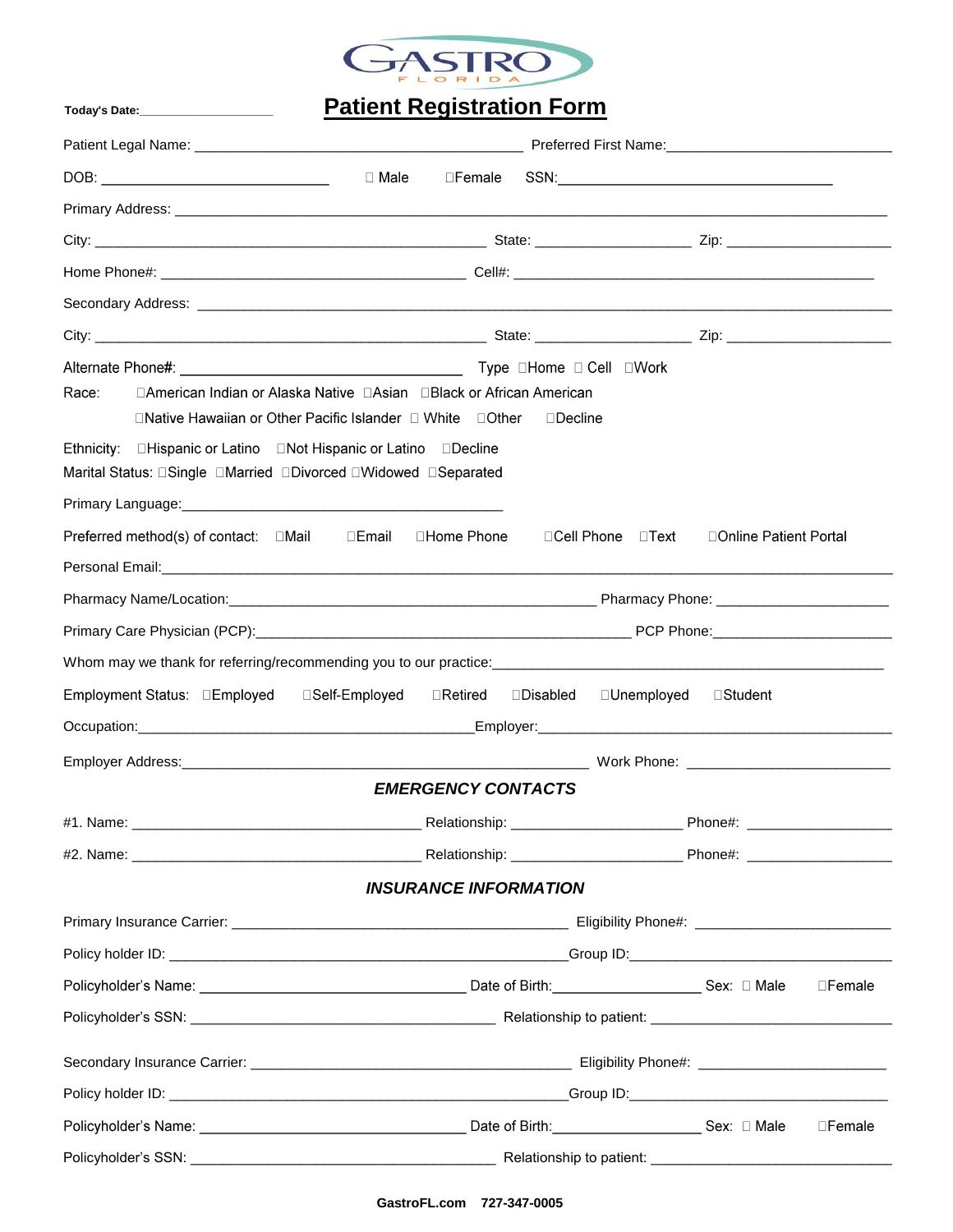# OUR FINANCIAL POLICY

Thank you for choosing us as your health care provider. We are committed to the success of your treatment. Please understand that payment of your bill is considered to be part of your treatment arrangement. The following is our Financial Policy, which we require you to read prior to any treatment.

All patients must complete our registration and history forms before seeing the doctor. You must supply us with both your insurance card and driver's license prior to your visit.

### FULL PAYMENT IS DUE AT THE TIME OF SERVICE. WE ACCEPT CASH, CHECKS, AND ALL MAJOR CREDIT CARDS.

### Statement of Financial Responsibility

I understand that I am responsible for the payment of this account, and hereby assume and guarantee prompt payment of all the expenses incurred.

### Notice of "Non-Covered" Services

I am aware that some services performed by Gastro Florida may be considered "non-covered" by my insurance carrier or Medicare, therefore I will become fully responsible for payment of these services.

For patients with "Out-of-Network" coverage there is a Waiver of "Usual, Customary and Reasonable" Clause. I acknowledge that the fee charged by Gastro Florida for services rendered to me, or to the person for whom I assume financial responsibility, may exceed the fee considered "usual, customary and reasonable", due to specialized services and staff. However, I agree to pay Gastro Florida fees in full, even if the amount is greater than what I am reimbursed from my insurance company.

### Missed Appointments

Unless canceled at least 48 hours in advance, our policy is to charge for missed appointments. The current rate is \$50.00.

#### Procedures

You may receive several bills for each entity associated with your procedure, such as the physician, facility, anesthesia, pathologist and/or laboratory. Each of these bills for their part in the procedure and are not connected to the physician billing. We can only provide you with the information associated with our fees. We will ask that you pay 100% of any outstanding deductible/co-insurance prior to your procedure. This is due no later than 3 days prior to your procedure. Any refunds due to you will be sent 7-10 days after you have incurred the refund.

### Bill To/Payment Instructions

|         | Commercial Insurance/Third Party Payor |         | Medicare | Medicaid |
|---------|----------------------------------------|---------|----------|----------|
| Initial |                                        | Initial |          | Initial  |

I hereby authorize Gastro Florida to bill my insurance company and/or Medicare (indicated or initialed above) for services provided to me and request that payment for such services be made to Gastro Florida on my behalf.

### List Names of Those Whom You Want Us to Share Your Financial Responsibility Information:

| Name: |  |  |
|-------|--|--|
|       |  |  |

### Financial Agreement

The undersigned agrees, whether he/she signs as agent or as patient, that in consideration of the service to be rendered to the patient, he/she obligates himself/herself to pay the account with Gastro Florida in accordance with the regular rates and terms of Gastro Florida. Should the account be referred to an outside agency or an attorney for collections, the undersigned agrees to pay reasonable collection and attorney fees for collection expenses.

### Billing Questions

Please address all billing questions to our Central Business Office (727) 347-0005.

### Payment Plans

You can call our Central Business Office to determine if you qualify for this arrangement.

Patient Name: \_\_\_\_\_\_\_\_\_\_\_\_\_\_\_\_\_\_\_\_\_\_\_\_\_\_\_\_\_\_\_\_\_\_\_\_\_\_\_\_\_\_\_\_ Patient Signature:\_\_\_\_\_\_\_\_\_\_\_\_\_\_\_\_\_\_\_\_\_\_\_\_\_\_\_\_\_\_\_\_\_\_\_\_\_\_

Legal Guardian:\_\_\_\_\_\_\_\_\_\_\_\_\_\_\_\_\_\_\_\_\_\_\_\_\_\_\_\_\_\_\_\_\_\_\_\_\_\_\_\_\_\_\_\_ Guardian Signature \_\_\_\_\_\_\_\_\_\_\_\_\_\_\_\_\_\_\_\_\_\_\_\_\_\_\_\_\_\_\_\_\_\_\_\_\_

(please print)

(please print)

witness **Date** 

GastroFL.com 727-347-0005

 $\mathcal{L}_\text{max} = \frac{1}{2} \sum_{i=1}^{n} \frac{1}{2} \sum_{i=1}^{n} \frac{1}{2} \sum_{i=1}^{n} \frac{1}{2} \sum_{i=1}^{n} \frac{1}{2} \sum_{i=1}^{n} \frac{1}{2} \sum_{i=1}^{n} \frac{1}{2} \sum_{i=1}^{n} \frac{1}{2} \sum_{i=1}^{n} \frac{1}{2} \sum_{i=1}^{n} \frac{1}{2} \sum_{i=1}^{n} \frac{1}{2} \sum_{i=1}^{n} \frac{1}{2} \sum_{i=1}^{n} \frac{1$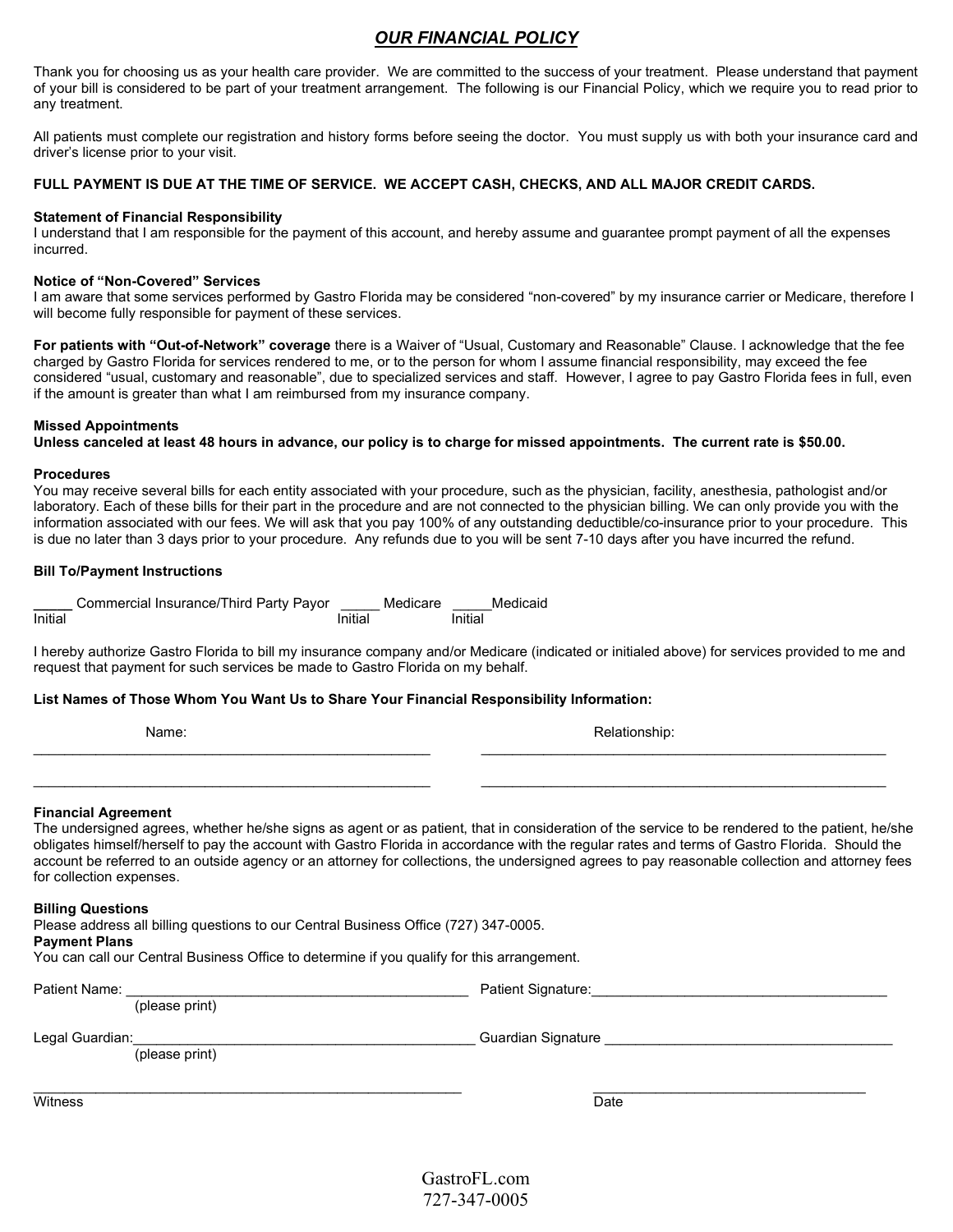

# **HIPAA Consent**

I understand that as part of my healthcare, Gastro Florida originates and maintains paper and/or electronic records describing my health history, symptoms, examination and test results, diagnoses, treatment, and any plans for future treatment. I understand that this information serves as:

- A basis for planning my care and treatment
- A means for communication among health professionals who contribute to my care, such as referrals
- A source of information for applying my diagnosis and treatment information to my bill
- A means by which a third-party payer can verify that services billed were actually rendered
- A tool for routine healthcare operations, such as assessing quality and reviewing the competence of staff.

\_\_\_\_\_\_\_\_\_\_\_\_\_\_\_\_\_\_\_\_\_\_\_\_\_\_\_\_\_\_\_\_\_\_\_\_\_\_\_\_\_\_\_\_\_\_\_\_\_\_\_\_\_\_\_\_\_\_\_\_\_\_\_\_\_\_\_\_\_\_\_\_\_\_\_\_\_\_\_\_\_\_\_\_\_\_\_\_\_\_\_\_\_\_\_\_ \_\_\_\_\_\_\_\_\_\_\_\_\_\_\_\_\_\_\_\_\_\_\_\_\_\_\_\_\_\_\_\_\_\_\_\_\_\_\_\_\_\_\_\_\_\_\_\_\_\_\_\_\_\_\_\_\_\_\_\_\_\_\_\_\_\_\_\_\_\_\_\_\_\_\_\_\_\_\_\_\_\_\_\_\_\_\_\_\_\_\_\_\_\_\_\_

\_\_\_\_\_\_\_\_\_\_\_\_\_\_\_\_\_\_\_\_\_\_\_\_\_\_\_\_\_\_\_\_\_\_\_\_\_\_\_\_\_\_\_\_\_\_\_\_\_\_\_\_\_\_\_\_\_\_\_\_\_\_\_\_\_\_\_\_\_\_\_\_\_\_\_\_\_\_\_\_\_\_\_\_\_\_\_\_\_\_\_\_\_\_\_\_ \_\_\_\_\_\_\_\_\_\_\_\_\_\_\_\_\_\_\_\_\_\_\_\_\_\_\_\_\_\_\_\_\_\_\_\_\_\_\_\_\_\_\_\_\_\_\_\_\_\_\_\_\_\_\_\_\_\_\_\_\_\_\_\_\_\_\_\_\_\_\_\_\_\_\_\_\_\_\_\_\_\_\_\_\_\_\_\_\_\_\_\_\_\_\_\_

# **Please Print**

# **Restrictions**

I request the following restrictions to the use or disclosure of my health information:

**Please tell us with whom we may discuss your protected health information:** (Example: spouse (name), children (name(s)), other relatives (name(s), friends or caregivers (name(s))

# **Messages or Appointment Reminders**

| May we leave a message at your home using doctor's/practice name: | $\Box$ Yes | $\Box$ No |
|-------------------------------------------------------------------|------------|-----------|
| May we leave a message at your cell using doctor's/practice name: | $\Box$ Yes | $\Box$ No |
| May we leave a message at your work using doctor's/practice name: | $\Box$ Yes | $\Box$ No |

I understand that as part of treatment, payment, or healthcare operations, it may become necessary to disclose health information to another entity, i.e. referrals to other healthcare providers. I consent to such disclosure for these uses as permitted by law. I fully understand and  $\Box$  accept  $\Box$  decline this consent.

# **Notice of Privacy Practices**

**I acknowledge that I have been informed of Gastro Florida's Notice of Privacy Practices** that provides a description of Protected Health Information use and disclosures. I understand that I have the right to review the Notice of Privacy Practices prior to signing this statement. I understand that the Gastro Florida reserves the right to change its Notice of Privacy Practices that will be effective for health information Gastro Florida already has about me, as well as any they receive in the future. Gastro Florida will post a current copy of the Notice. I understand that I may obtain a copy of the current Notice in effect upon request. I have read all of the above and understand/agree to all the provisions therein regarding responsibility for payment, permission for treatment and Notice of Privacy Practices.

\_\_\_\_\_\_\_\_\_\_\_\_\_\_\_\_\_\_\_\_\_\_\_\_\_\_\_\_\_\_\_\_\_\_\_\_\_\_\_\_ \_\_\_\_\_\_\_\_\_\_\_\_\_\_\_\_\_\_\_\_\_\_\_\_\_\_\_\_\_\_\_\_\_\_\_\_

Patient/ Guardian Signature Date

\_\_\_\_\_\_\_\_\_\_\_\_\_\_\_\_\_\_\_\_\_\_\_\_\_\_\_\_\_\_\_\_\_\_\_\_\_\_\_\_ Printed Name of Person Signing Consent Form

If other than the patient is signing, are you the legal guardian, custodian or have Power of Attorney for this patient, for treatment, payment or healthcare operations?  $\Box$  Yes  $\Box$  No

> GastroFL.com 727-347-0005